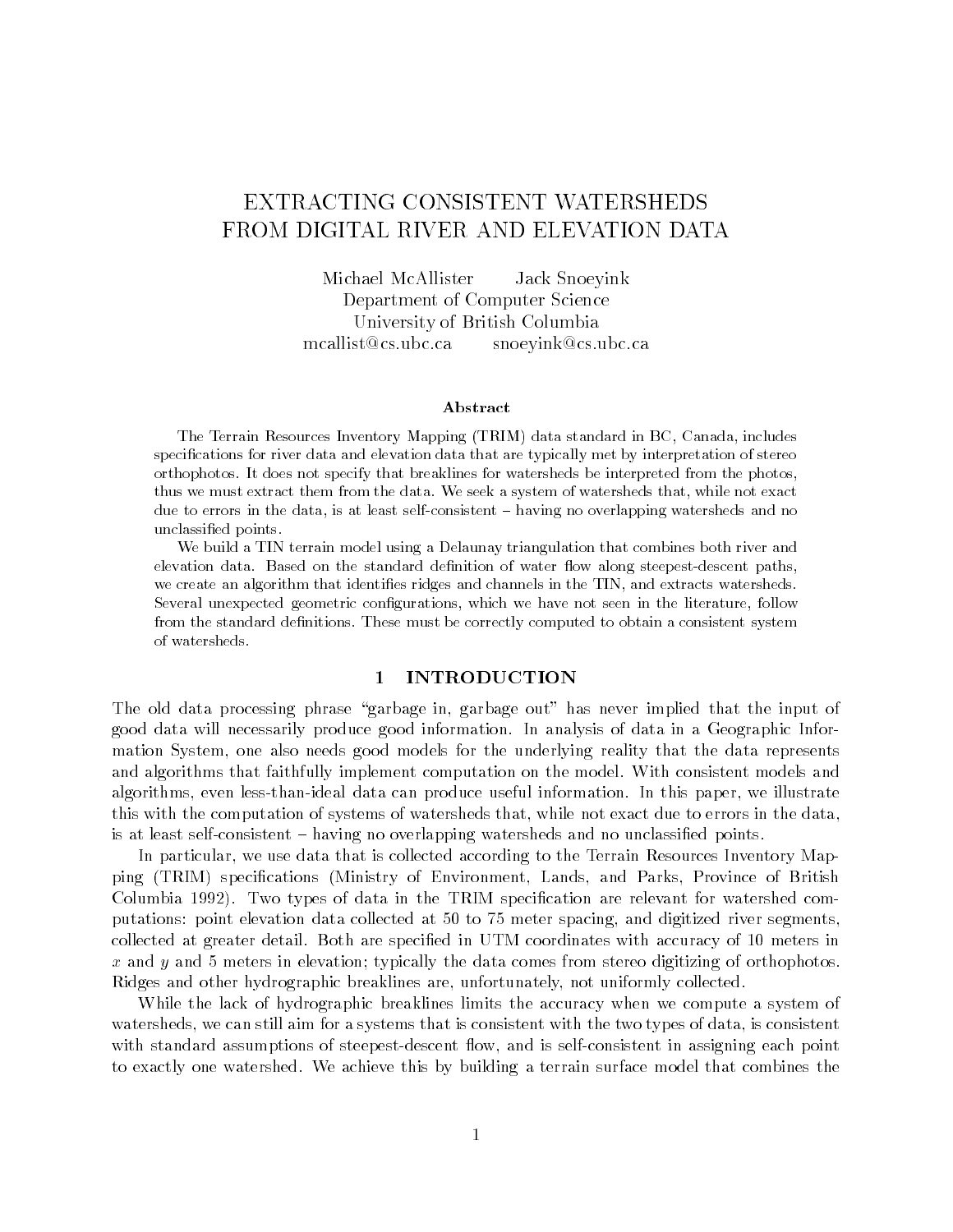two types of data, and computing watershed boundaries by careful analysis of the geometry of steepest-descent flow on this surface, including the handling of degenerate cases.

We are all familiar with data inconsistencies within one data set, when the quality of the data fails to meet its encoding or digitizing standard. Nevertheless, the standard or expectation on the data set gives us a target to which we can correct the data: polygons can be closed, edges can be reversed, features can be relabeled, points can be added or moved. While sometimes a tedious task, individual data sets can be made self-consistent.

In watersheds, inconsistencies also occur between different types of data sets that represent the same geographic area. Figure 1 illustrates a river that is not completely contained in its watershed. (In this case, the watershed was digitized from a 1:50 000 scale map while the river was digitized from a 1:20 000 scale map.) Section 4 describes a method for deriving watershed boundaries from elevation and river data that tries to avoid the inconsistencies of gure 1.

A ma jor source of inconsistency in watersheds, however, is model inconsistency. Frank et al. (Frank, Palmer, and Robinson 1986) point out that formal definitions should be used to define terrain-specific features so that properties of the structure can be established mathematically and inconsistent definitions can be avoided. We believe that the best way to obtain

consistency is to adopt standard models for terrain representation and water

Figure 1: Inconsistent river & watershed

flow, but then look carefully at the mathematics of the interaction of these models and be prepared to handle outputs that are initially unintuitive. For a specific example, we may expect that the watershed of a point is a single polygon, is connected, and either encloses an area or is a single linear path along a slope. As we describe in Section 3, a consistent implementation of the earlier modeling assumptions allows a watershed to have a disconnected interior or to have no area yet not be a single line on the TIN. These degeneracies can be classified as inconsistencies in our expectations of the model or of the actual terrain.

In the next section, we survey prior work on the computation of watersheds. In Section 3, we define notation and briefly discuss how we combine river and elevation data into a TIN terrain model. In Section 4, we describe our algorithm for computing watershed boundaries, paying particular attention to data structure elements that support the degenerate cases that are inherent in combining the standard models for TIN terrains and steepest-descent flow. In Section 5, we give some sample results from our implementation inside the Cause  $\&$  Effect decision management system.

#### 2 ALGORITHMS FOR WATERSHEDS

Several algorithms have been proposed for finding watersheds or watershed boundaries under the standard assumptions of steepest-descent flow.

Many algorithms begin with raster elevation data and use filter techniques that are common in raster image processing to identify terrain features (Peucker and Douglas 1975; Douglas 1986; Peucker and Chrisman 1975; Seemuller 1989; Takahashi, Ikeda, Shinagawa, Kunii, and Ueda 1995) or to find watersheds themselves (Jensen 1985; Collins 1975; Jenson and Domingue 1988). Because it can be difficult to join the fragments of watershed boundary detected by local filters into a consistent whole, Mark's global approach of discretizing flow on a raster also has adherents (Mark 1978; Mark 1984; O'Callaghan and Mark 1984).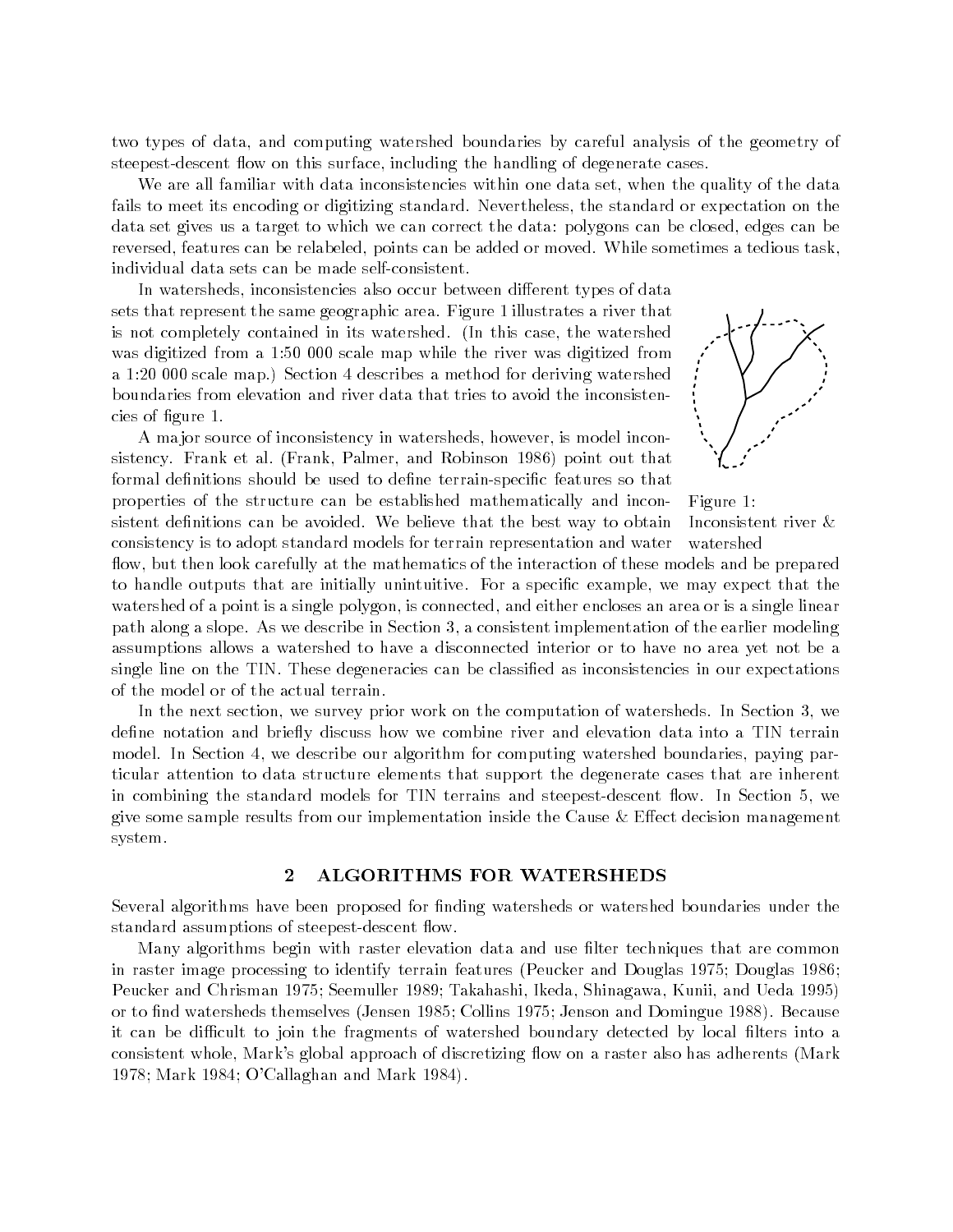Some algorithms work with contour data (Hutchinson 1988; Kweon and Kanade 1994; Morris and Flavin 1990; Tang 1992), although this is not mathematically correct (Koenderink and van Doorn 1993).

One algorithm approximates watersheds using river data only-(Skea et al. 1998) computes the Voronoi cells of each river in the river network and treat the cells as the watershed of the river. Although self-consistent, this approach ignores the landscape around the river. Subsequently, Skea et al. used a hybrid approach that accounted for steep terrain.

Because our data is not gridded and combines lower density elevation data with river data, we prefer terrain models structured as TINs (triangulated irregular networks).

Among algorithms that compute flow on TINs, some consider the triangles (Palacios-Velez and Cuevas-Renaud 1986) or the edges (Frank, Palmer, and Robinson 1986; Silfer, Kinn, and Hassett 1987; Theobald and Goodchild 1990) as the basic units for discretizing flow and forming watershed boundaries. To obtain consistency properties, however, it is necessary to subdivide triangles.

Nelson and others (Jones, Wright, and Maidment 1990; Environmental Modeling Research Laboratory, Bringham Young University 1998; Nelson, Jones, and Miller 1994) create a triangulated irregular network (TIN) of the landscape, subdivide each triangle of the TIN into regions whose points drain to the same pit in the terrain, and group the regions that drain to the same pit  $p$  as the watershed of  $p$ . The TIN can embed river data as breaklines to improve the accuracy of the TIN. Nelson et al.'s watershed for a point <sup>p</sup> is consistent with the terrain, but we show in Section 3 that it may not be a single polygon.



Figure 2: Combining river and elevation information to compute watershed boundaries

In our approach, we apply the same constraints as Nelson et al. to find watersheds. As illustrated in figure 2, we create a TIN that is a suitable fit to the terrain elevation data, embed that river data to correct the TIN, and assume that water flows along the path of steepest descent on the TIN. Rather than subdivide TIN triangles, we create an embedded planar graph from the structure of the TIN in which each face of the graph corresponds to the watershed of one pit in the TIN. From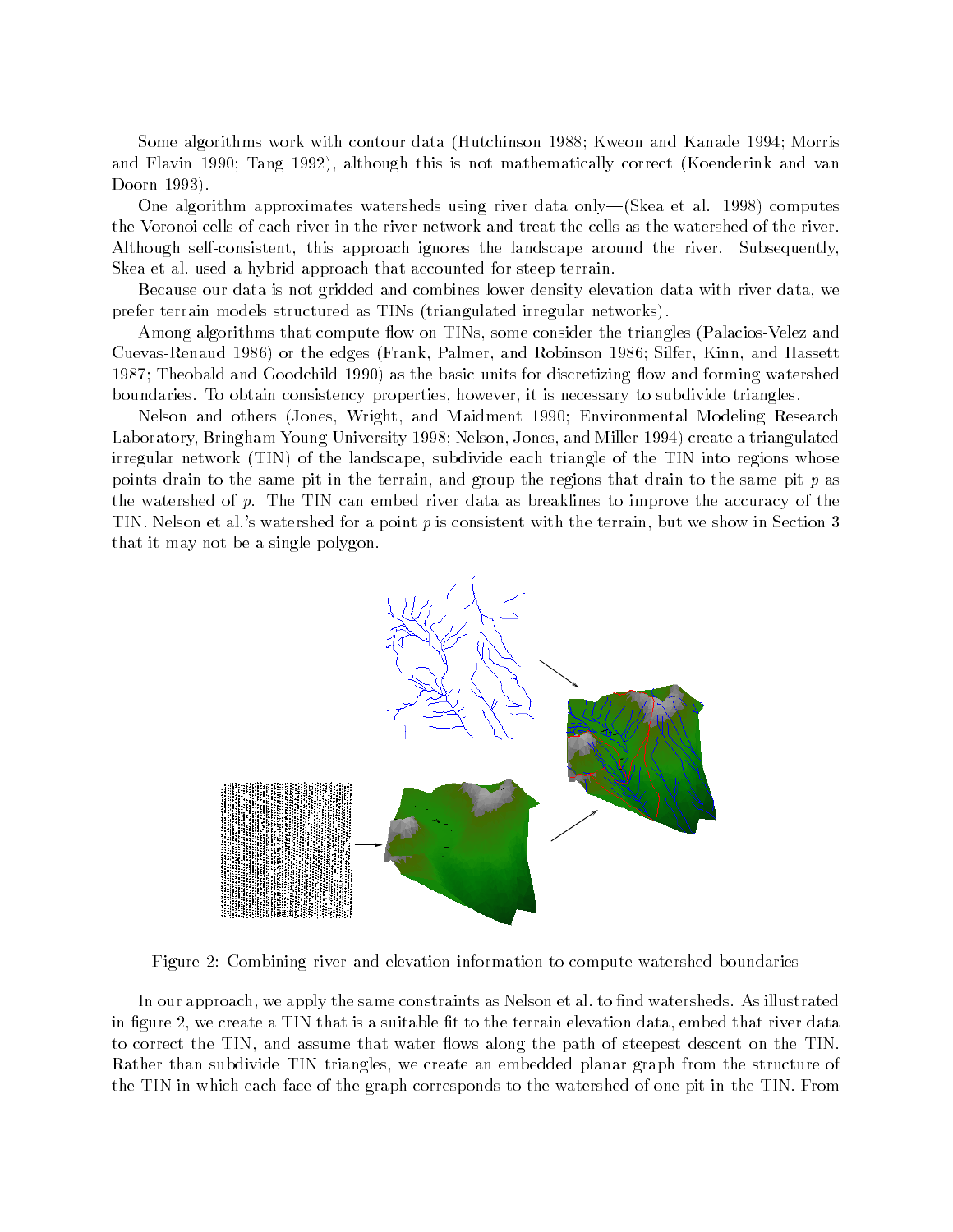this graph, any face-tracing algorithm extracts the watershed boundaries. Our graph for identifying watershed boundaries is consistent with the TIN and the water-flow assumption. Moreover, every watershed appears as a single polygon, with the possibility of having a degenerate boundary.

#### 3 BASIC MODELS AND WATERSHED STRUCTURE

The steepest-descent flow model is commonly used for surface water. Let *trickle(p)* be the path of steepest descent out of a point p. Then the watershed of a point q on the terrain is watershed  $(q)$  =  $\{p \mid q \in trickle(p)\}\.$  The advantage of the steepest-descent flow model is that paths of steepest ascent out of p delimit the areas that drain into p in a neighborhood of p.

We find the TIN to be the natural terrain model for our work, not only because we have been using BC TRIM data (Ministry of Environment, Lands, and Parks, Province of British Columbia 1992), which has irregularly sampled elevation points, but also because it can more easily capture the non-uniform distribution of channels that we are trying to model.

We create the TIN with an algorithm from Garland and Heckbert (Garland and Heckbert 1995). We begin with a (mostly) regular grid of elevation data. In our case, the elevation data comes from BC TRIM data, which is manually digitized from stereo orthophotos. Other forms of remotely-sensed data, such as radar plots, are also suitable as input. The user supplies a desired error tolerance for the TIN along with the data. The TIN is then constructed incrementally. We begin with a two triangle decomposition of the 2D bounding box for the terrain points. Points are successively added to the triangulation by finding the raster point whose vertical distance to the TIN is greatest, adding the point as a vertex of the TIN, and retriangulating the TIN vertices with a 2D Delaunay triangulation algorithm. We continue to add points to the TIN until the vertical distance between every raster point and the TIN is bounded by the error tolerance.

The TIN construction ignores the terrain features when it triangulates its vertices. As a consequence, a TIN edge can inadvertently force a blockage across a narrow valley. Known rivers, valleys, and ridges are often embedded in the TIN as breaklines to remedy these types of errors. We add the points of these features as TIN vertices and force the edges that trace these features to be TIN edges. In general, breaklines help the TIN to have similar drainage characteristics to the terrain. However, the combination of data still leaves us open to inconsistencies between data sets: river breaklines may not match the elevation data perfectly, whether in elevation or in xy position.

To combine the steepest-descent flow model with a TIN, we define features of the TIN that affect the watersheds. An edge e of the TIN is a *ridge* if neither of the two triangles bounded by e send flow across  $e$ . In this case, the triangles bounded by  $e$  drain away from one another at  $e$  and  $e$ acts as a watershed boundary. A vertex  $v$  of the TIN is a *pit* if all the land in a small neighborhood of v drains into v; all the land around v has a higher elevation than v. A vertex v is a peak if all the land in a small neighborhood of v drains away from v; all the land around v has a lower elevation than v. Finally, a vertex v is a *saddle* if the land in a small neighborhood around v that have a lower elevation than <sup>v</sup> do not form a half-open ball around v. Saddles form passes in the terrain. More mathematical definitions for these terms are provided by Yu, van Kreveld, and Snoeyink (Yu, van Kreveld, and Snoeyink 1996).

We expect that watersheds of pits have certain characteristics: connected boundaries that have no self-intersections, connected interiors, and interiors that are disjoint from all other watersheds. Only the last characteristic, disjoint watersheds for different pits, is completely consistent with the combination of TIN and steepest-descent flow models.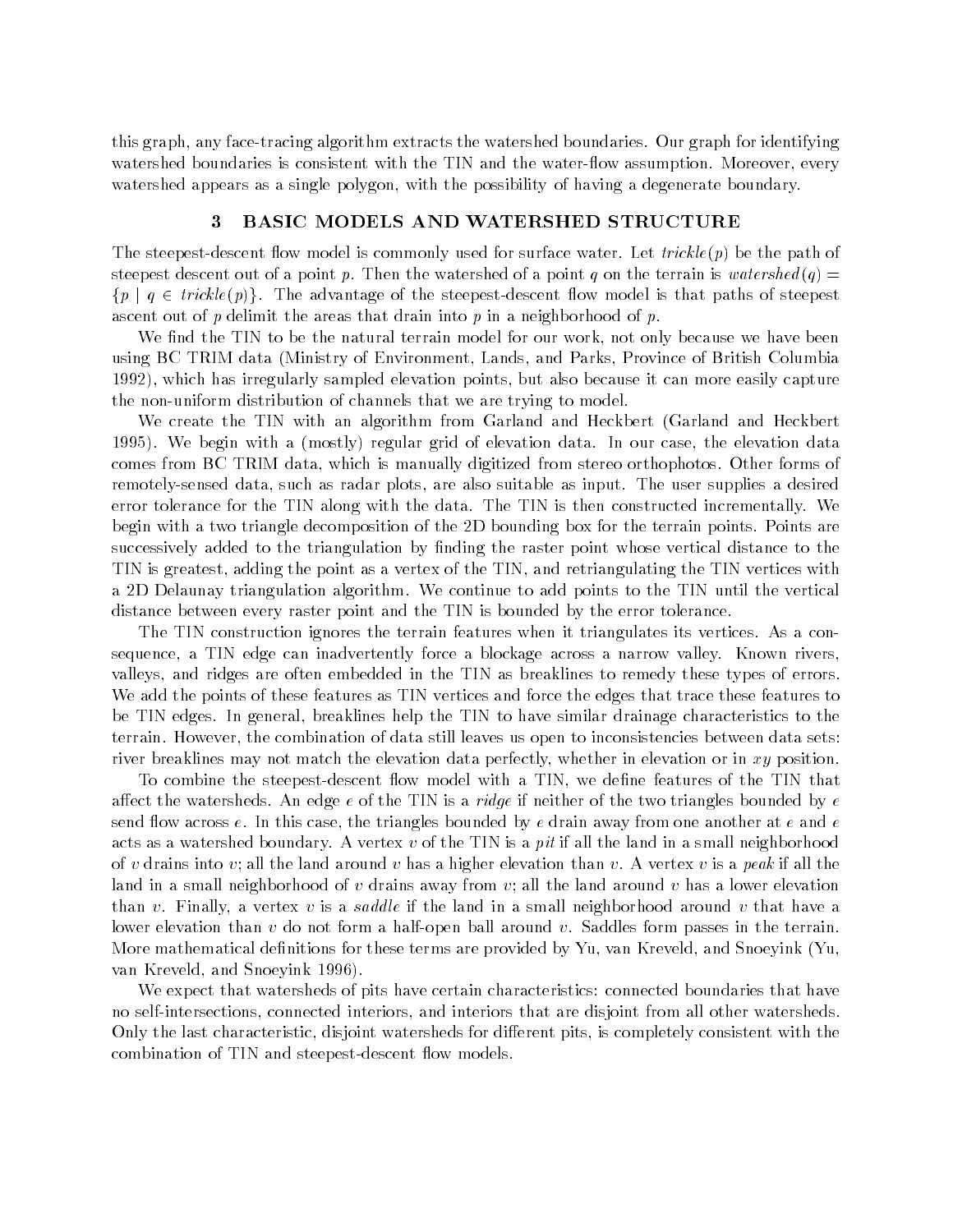Since the direction from which water flows out of a point is independent of how the water enters the point, the TIN and steepest-descent flow models can have unexpected interactions at saddles. For example, suppose that TIN vertex  $v$  is incident on a TIN triangle  $t$  and that a path of steepest descent  $\pi$  on t leads directly into v. Then water on t to either side of  $\pi$  drains to either side of v while water along  $\pi$  drains into v. If v is a saddle point, it is consistent with the models to have the water at vertex v drain to a pit  $p_1$ while the water to each side of  $\pi$  on t drain to two different pits  $p_2$  and  $p_3$  as in figure 3. Consequently, path  $\pi$  belongs to the watershed of  $p_1$  but there is no area along  $\pi$ ; the boundary of the watershed for  $p_1$  is self- intersecting. In



Figure 3: Flow to different pits

a more extreme case, water from some area of land can be funneled by a pair of ridges to drain along the path  $\pi$ . This extreme case creates a watershed whose interior is not connected, as we will illustrate in figure 5.

#### 4 BOUNDARY-BASED ALGORITHM

Previous algorithms match areas of land, whether grid cells or TIN triangles, with the pit to which the land drains. When a watershed has a disjoint interior as in Section 3, these algorithms either report the watershed of a point as more than one polygon or require additional post-processing to connect the disjoint boundaries of the watershed. We focus on finding the connected boundary of the watershed instead of the area.

Our algorithm creates a planar graph, which we call the watershed graph, whose edges are potential watershed boundary edges and whose faces are exactly the watersheds of the pits in the TIN. The TIN model defines the edges of the watershed graph while the steepest-descent flow model dictates how these edges are connected to one another so that the graph faces correspond to watersheds. Once we have the watershed graph, any algorithm that follows the faces of a graph will extract the watershed boundaries as single polygons. The difficulty lies in creating the correct watershed graph.

Watershed Graph Edges Three features of the TIN define watershed graph edges: ridges. ridge endpoints, and saddles. The ridges of the TIN are already line segments so they are added, as edges, to the watershed graph. The remaining two features, ridge endpoints and saddles, are TIN vertices around which water may flow in different directions.

For a TIN vertex  $v$ , whether a ridge endpoint or a saddle, we add edges to the watershed graph that are paths of steepest ascent out of v. The circle of radius  $\epsilon$  centered at v and placed on the surface of the TIN has a set of local maxima in the elevation of the points along the circle. Let these local maxima be at angles  $\{\theta_1, \theta_2, \ldots, \theta_n\}$  around v. For each angle  $\theta_i$ , let  $\pi_i$  be the path of steepest ascent out of v that starts off in the direction  $\theta_i$  and that stops as soon as it reaches either a peak, a saddle, a ridge endpoint, or a ridge edge. Add to the watershed graph two copies of each path  $\pi_i$ , designating the paths as *left* and *right* copies of  $\pi_i$ . The paths  $\pi_i$  account for degenerate boundaries in the watershed. The two copies allow two disjoint open sets to be connected as a single face through the space between the left and right copies.

The ridges and the paths of steepest ascent are the only edges that can be boundary edges of watersheds.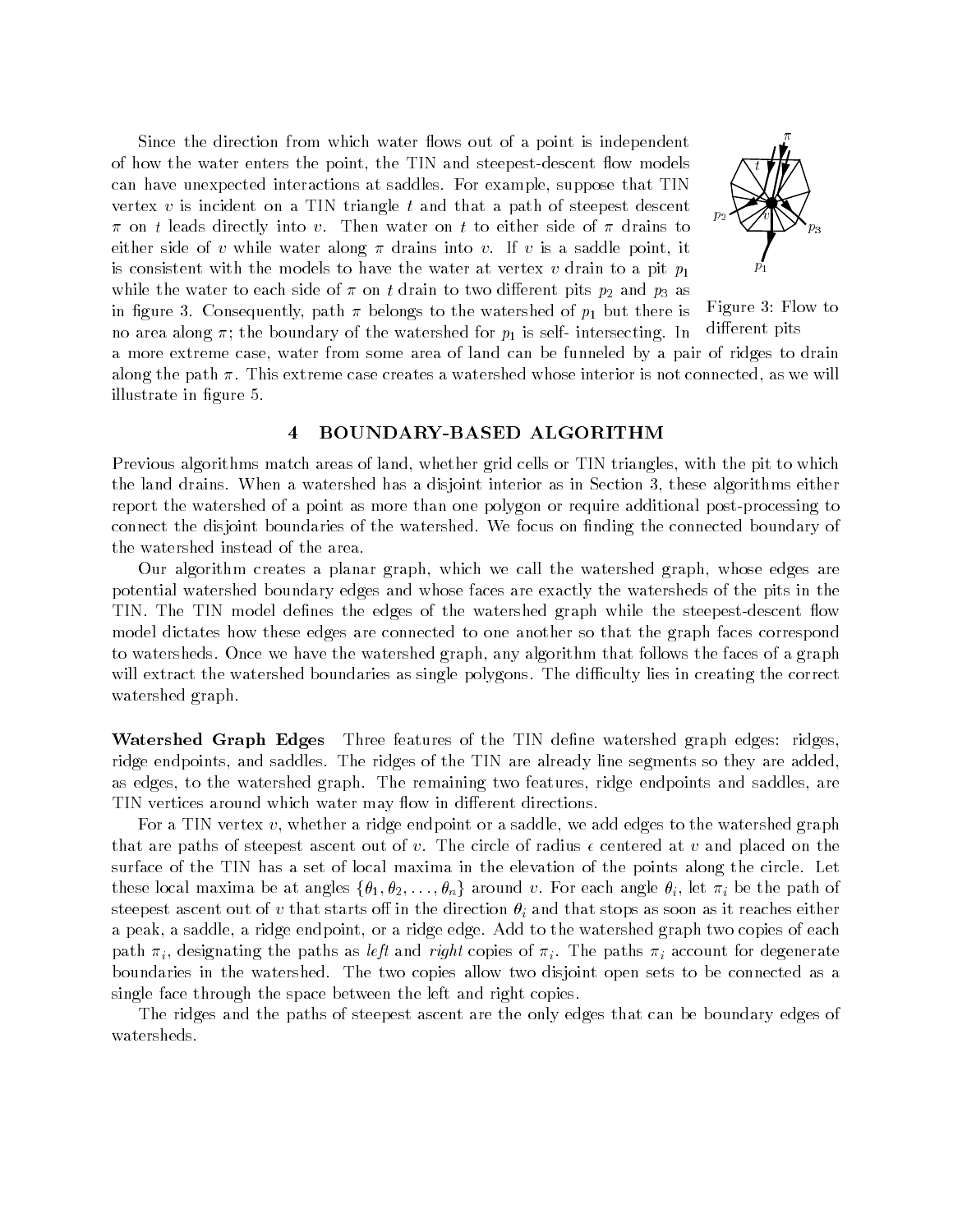Watershed Graph Topology Although the watershed graph edges can have common endpoints, their adjacency in the watershed graph is based on the drainage characteristics of the TIN according to the steepest-descent flow model. Let  $e_1$  and  $e_2$  be two watershed graph edges that have a common point. There are two possibilities for the common point:

- $\bullet$  edge  $e_1$  is a ridge of the TIN and edge  $e_2$  meets  $e_1$  in its interior, or
- $\bullet$  edges  $e_1$  and  $e_2$  share a common geometric endpoint that is also a TIN vertex.

In the first case, where  $e_1$  is a ridge and  $e_2$  meets  $e_1$  in its interior, edges  $e_1$  and  $e_2$  are topologically adjacent in the watershed graph at the common point, essentially dividing edge  $e_1$ into two graph edges. The order of the graph edges around the common point matches the geometric order of the edges on the TIN. When two edges  $e_2$  and  $e_3$  meet ridge  $e_1$  at the same point,  $e_2$  and  $e_3$  are copies of the same path of steepest ascent; assume that  $e_2$  is the "left" copy and  $e_3$  is the "right" copy. The order of the edges around the common point has  $e_2$  immediately clockwise of  $e_3$ .

In the second case, where  $e_1$  and  $e_2$  share a common geometric endpoint  $v$ , we rely on the steepest-descent flow model to dictate the topological adjacencies of the edges. Edges  $e_1$  and  $e_2$  are topologically connected at <sup>v</sup> if and only if

- $\bullet$  there is a sector bounded by  $e_1$  and  $e_2$  that has no other watershed graph edges in it,
- $\bullet\,$  the land in the sector between  $e_1$  and  $e_2$  drains away from  $v,$  and
- $\bullet$  point  $v$  does not drain into the sector.

These adjacency rules define the face closures in a small neighborhood around  $v$  (sectors a and d in figure 4). Every sector around v that has a point lower than v is closed at v except for the sector that contains the direction in which  $v$  drains. Every other sector, namely sectors b, c, and f that are higher than  $v$ , are open at  $v$  and are in a common face of the watershed graph with the drain of v.

When edges  $e_1$  and  $e_2$  are the left and right copies respectively of a path of steepest ascent  $\pi$ , the adjacency definition needs some clarification. First, the "land" between the two edges is the path of steepest ascent  $\pi$  that defines  $e_1$  and  $e_2$ . We imagine that  $e_1$  and  $e_2$  are separated by an  $\epsilon$ -width corridor. Second, if v is the lower endpoint of  $e_1$  and  $e_2$  then  $e_1$  is counterclockwise of  $e_2$ , otherwise v is the upper endpoint and  $e_1$  is clockwise of  $e_2$ . Third, if the path  $\pi$  has v as its upper endpoint and, according to the steepestdescent flow model, v drains along  $\pi$  then v drains between  $e_1$  and



#### Figure 4: watershed graph at saddle <sup>v</sup>

 $e_2$ . Sectors b and f of figure 4 are bounded by steepest ascent paths with v at the lower end while sectors e and d contain dotted steepest ascent paths with  $v$  at the upper end.

The adjacency conditions for copies of a path of steepest ascent capture watersheds with unconnected interiors. When a path of steepest ascent  $\pi$  out of TIN vertex u is stopped by a TIN saddle  $v$  and the path approaches  $v$  along its drain direction then the water that accumulates at point v drains out of u, regardless of where the water to either side of  $\pi$  drains. Figure 5 shows a TIN where the  $\epsilon$ -width corridor joins two unconnected watershed interiors as one face of the graph.

Although only local information on the TIN denes the topology of the watershed graph, the graph expresses some global properties: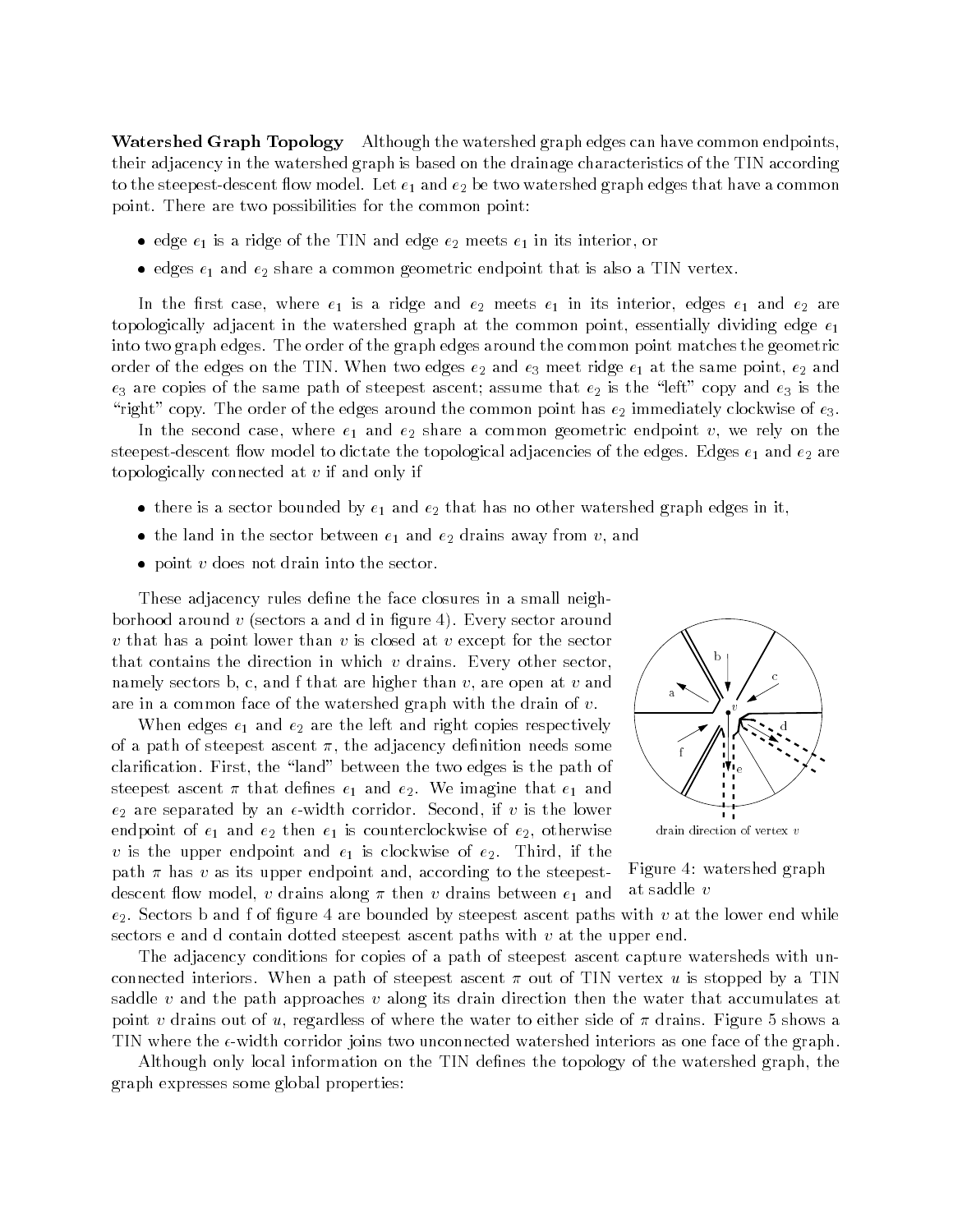

Figure 5: A terrain with an \unconnected" watershed. Two catchment basins in the mountains drain into a pit at the lower right; one through an  $\varepsilon$  corridor

- $\bullet$  lne watershed graph has a planar embedding.
- $\bullet$  Every face of the watershed graph contains exactly one pit of the TIN.
- $\bullet$  A point on the TIN and the pit to which it drains are in the same face of the watershed  $\phantom{1}$ graph.
- With a boundary of ridges around the TIN, the watershed graph is connected.
- $\bullet$  lne faces of the watershed graph are consistent with both the TIN representation of the  $\blacksquare$ terrain and the steepest-descent flow model.

Watersheds of Arbitrary Points While the previous paragraphs focus on the watersheds of pits in the terrain, we also want to identify the watersheds of rivers. If we want the watershed of a river  $r$  and  $r$ drains to a pit  $p$  then the watershed of  $r$  is contained in the watershed of  $p$ . Consequently, to obtain the watershed of  $r$ , we subdivide the face of the watershed graph that corresponds to <sup>p</sup> starting at the most-downstream point of  $r$  (figure 6).



Figure 6: <sup>r</sup>'s watershed in <sup>p</sup>'s

#### 5 SAMPLE WATERSHEDS

We have implemented our watershed algorithm inside the Cause  $\&$  Effect decision management system by Facet Decision Systems of Vancouver. Figure 7 shows the watersheds that our algorithm detects in the mountains north of Vancouver. These outlines can be compared to the colored watersheds from the Watershed Atlas of British Columbia shown in the same figure.

The TIN for Vancouver covers a 60 km by 35 km area and uses 30 500 points of the original 677 000 data points. The original data has 1 meter accuracy in the  $xy$ -plane and 5 meter accuracy in the elevation and was converted into a TIN as described in Section 3. In this figure, the TIN has a 20 meter error tolerance relative to the original data. The watershed graph for this terrain has 46 500 edges and a total of 88 000 points; the longest edge has only 18 points. The small size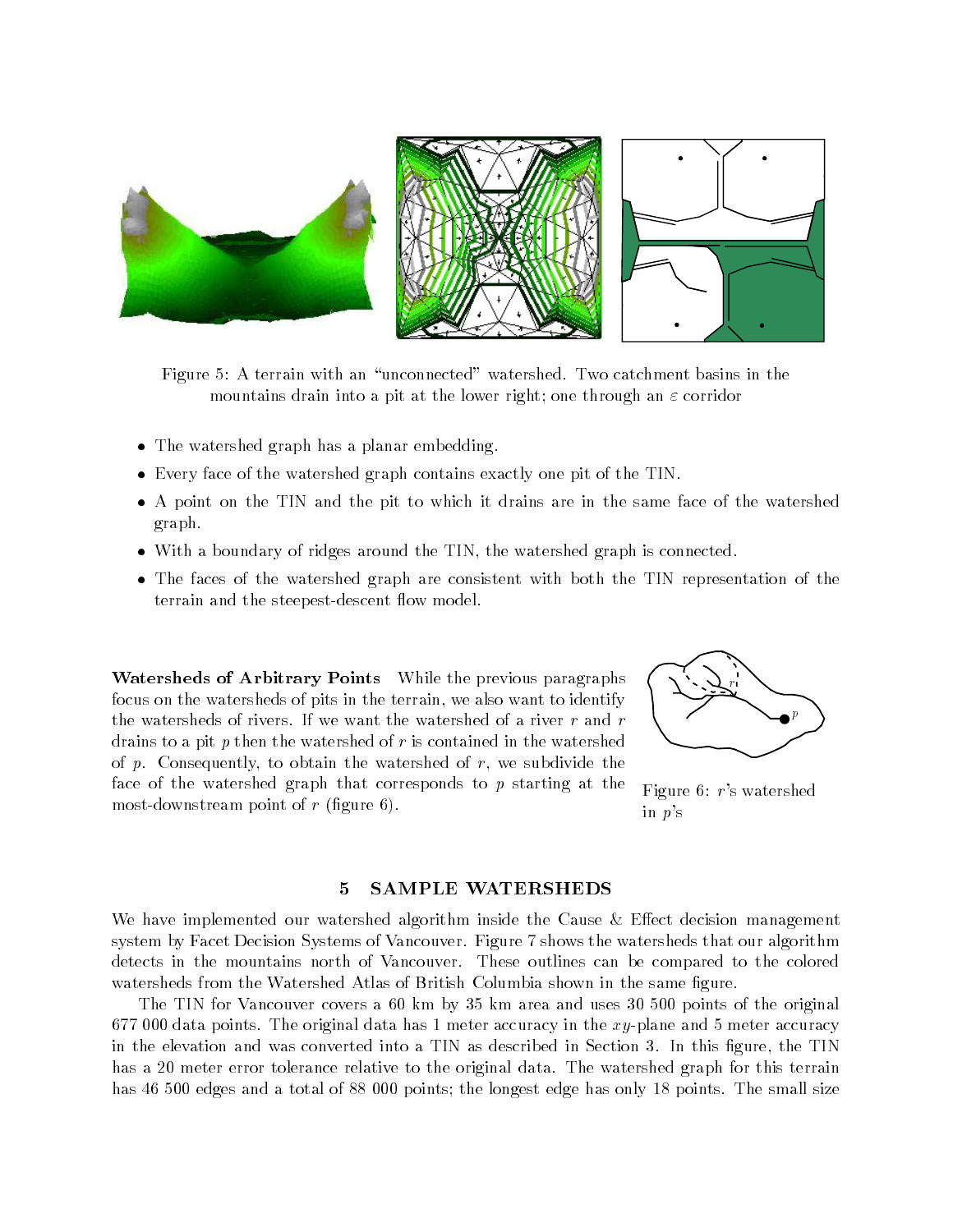of the graph edges in practice is encouraging since de Berg et al. indicate that the edge complexity can, in the worst case, be quadratic in the number of TIN vertices (de Berg et al. 1996)

Each face of the graph has an internal structure that is partially shown in figure 7. The internal structure encodes a description of how water reaches the pit of a each face from any point in the face. With the internal structure, we can answer queries about the watershed of a single point in the terrain without recomputing the entire watershed graph. If we want only the watersheds of pits then the internal structure can be eliminated by post-processing the watershed graph.



Figure 7: Computed watershed boundaries (lines) and watersheds from the Watershed Atlas of British Columbia for the mountains north of Vancouver.

Although our goal is to eliminate inconsistencies in the watershed boundaries, the edges of figure 7 have some obvious differences with the watershed boundaries as reported by the Watershed Atlas of British Columbia. First, there are many more watersheds in the interior of the mountains than reported by the Watershed Atlas. Remember that our algorithm finds the watersheds of the pits in the TIN. In some cases, the TIN has pits in the interior of the mountains caused by the error in the TIN relative to the terrain; our algorithm nds watersheds for these pits. Smoothing the terrain, reducing the error tolerance of the TIN, and grouping the watersheds of pits that lie along a common river would improve the correspondence between the watersheds. In other cases, edges of the watershed graph converge to a point and seem to close off a face, but the edges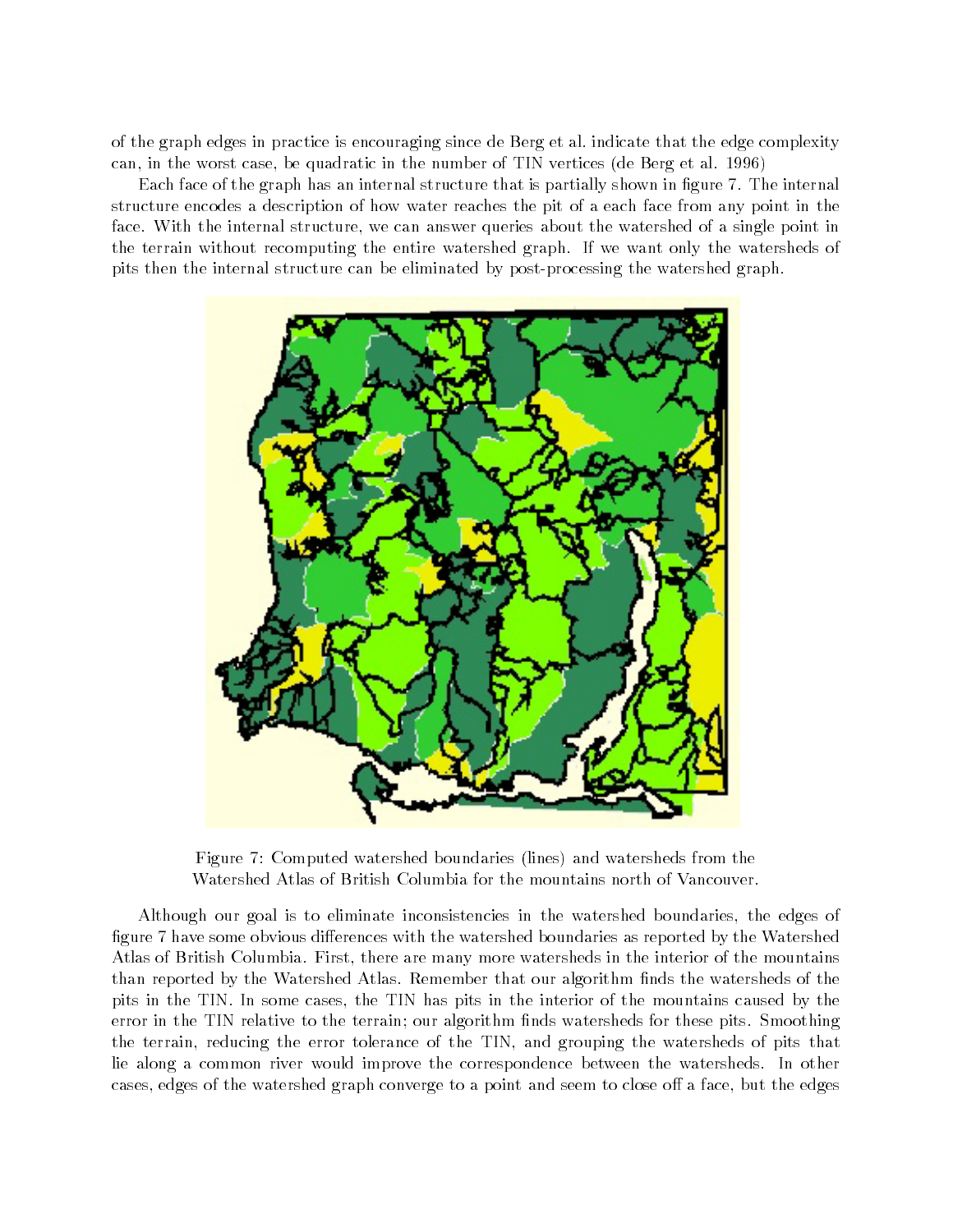are not topologically connected so two faces in figure 7 may be one face in the graph. These conditions represent places where part of the watershed is funneled into a narrow pass. Second, the computed watersheds contain lines that extend from the watershed boundaries into the watershed interiors. These lines capture the flow patterns inside the watersheds and are necessary for finding the watersheds of arbitrary points; many of these flow pattern lines have been omitted from the figure. Third, the computed watershed boundaries of figure 7 do not always extend to the coast. In the TIN, all the water along the coast drains to the ocean so our algorithm classifies that land as one watershed. This can be improved by adding the watershed boundaries of all points where a river meets a coast. Finally, some edges from the Watershed Atlas are missing, most notably to the left of the center of the figure. These edges do not appear in the watershed graph because the error in the TIN relative to the actual terrain has created an articial pass between two mountains that, in accordance with the steepest-descent flow model, lets part of the watershed drain through the articial pass.

As a final example, figure 8 shows the contour lines for a Big Beef Creek in Washington State. USA. The terrain has the Hood canal in the upper left corner of the picture, Big Beef Creek flowing from the center of the figure to the the upper right corner, and two mountains in the lower right corner. The river starts in relatively flat marsh and drains towards the Hood canal; the terrain near the mouth of the river is steeper than near the marsh. The TIN from which the contours were derived has a 12 meter error tolerance relative to the original data. Since the canyon is narrow, the river was embedded in the TIN as a breakline to better define the canyon. The TIN has 5 400 of the original 16 900 elevation points. As with the Vancouver data, the TIN was not preprocessed to eliminate or orient flat triangles or horizontal edges.

The figure also shows the faces of the watershed graph that are generated for the terrain. Since the river has relatively flat sections and was embedded in the terrain, the TIN has many pits along the river. Still, the watershed polygons track the course and the branches of the river.

The watershed graph has 8 816 edges with a total of 17 900 points. Since this TIN has a lower error tolerance than the Vancouver TIN, we expect it to have more points per path of steepest ascent: the longest graph edge has 32 vertices.

#### 6 CONCLUSION

We combine two basic models to identify the watersheds of pits on a terrain: a TIN representation of the terrain, and a steepest-descent flow model for surface water. While these models have been combined before to identify watersheds, they admit degenerate polygons as watersheds, such as watersheds whose interiors are unconnected.

We described an algorithm for identifying watersheds that is provably consistent with both models. The algorithm identifies the watersheds of pits on the terrain, but can also identify the watersheds of arbitrary points on the terrain. We implemented our algorithm inside the Cause & Effect decision support system with the straight-forward approach used to describe the watershed graph: identify the graph edges, sort the edges around the common points, and then construct the graph topology around each common point.

As part of this work, we characterized watersheds under the two models (TINs and steepestdescent flow). The watersheds that are consistent with the models are not necessarily the watersheds that we want. Further work could use a more sophisticated model for steepest-descent flow that overflows minor pits in the terrain or modifies the TIN so that the valleys in the TIN more closely match the river network of the terrain. The watershed extraction algorithm can also be changed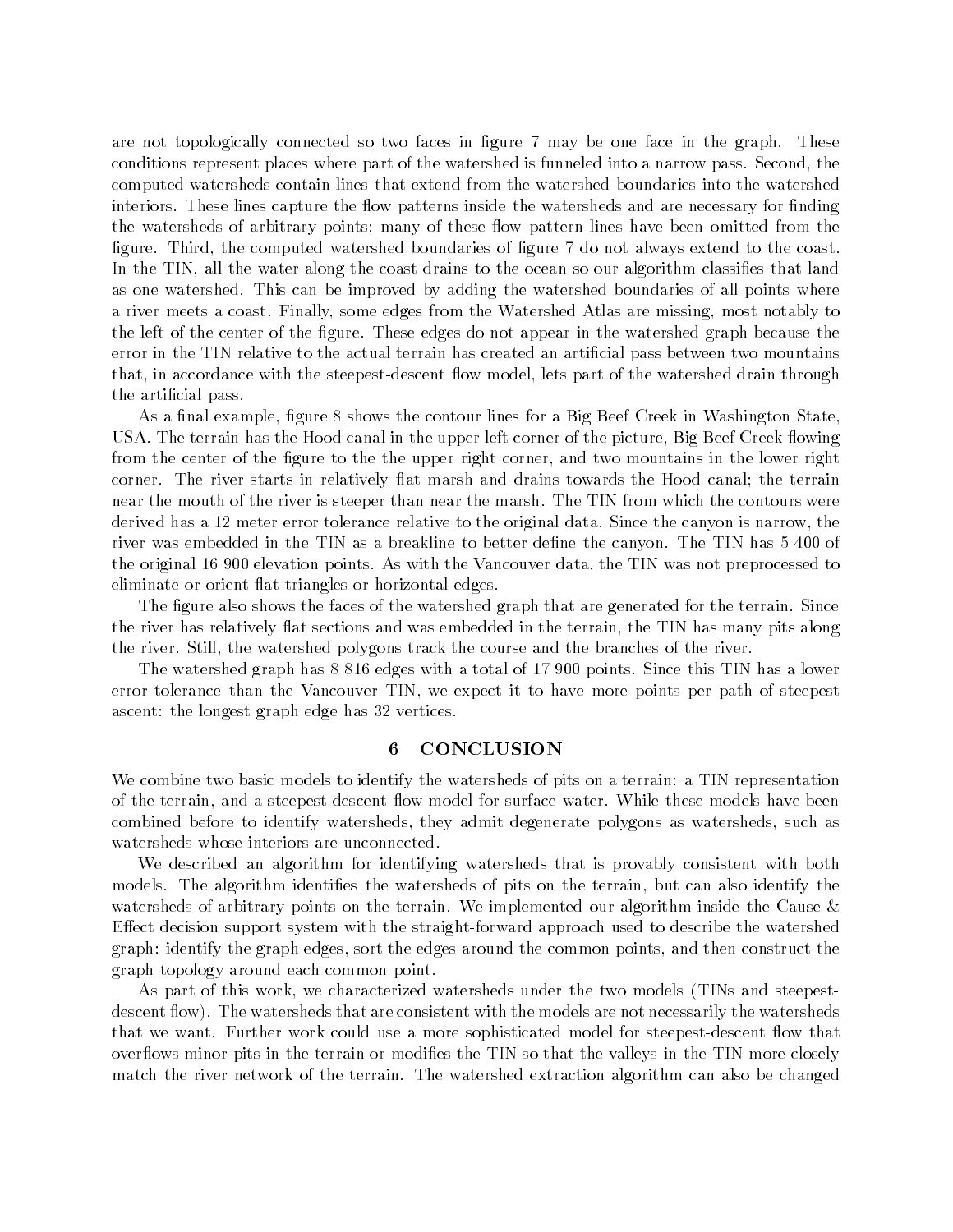



Figure 8: Contours and derived watersheds of Big Beef Creek.

to take better advantage of the hierarchical structure of river networks when tracing watershed boundaries.

### 7 ACKNOWLEDGEMENTS

We especially thank Facet Decision Systems for many discussions, data, and support. Thanks also to David Skea at MELP, BC. This research was partially supported by NSERC and the IRIS NCE.

## References

- Collins, S. (1975). Terrain parameters directly from a digital terrain model. Canadian Surveyor 29(5), 507-518.
- de Berg, M., P. Bose, K. Dobrint, M. van Kreveld, M. Overmars, M. de Groot, T. Roos, J. Snoeyink, and S. Yu (1996). The complexity of rivers in triangulated terrains. In Proc. 8th Canad. Conf. Comput.  $Geom.$ , pp.  $325-330$ .
- Douglas, D. H. (1986). Experiments to locate ridges and channels to create a new type of digital elevation model. The Canadian Surveyer  $41(3)$ , 373-406.
- Environmental Modeling Research Laboratory, Bringham Young University (1998). WMS. http://www.ecgl.byu.edu/wms.htm.
- Frank, A. U., B. Palmer, and V. B. Robinson (1986). Formal methods for the accurate definition of some fundamental terms in physical geography. In Proc. 2nd Intl. Symp. Spatial Data Handling, pp. 585-599.
- Garland, M. and P. S. Heckbert (1995). Fast polygonal approximation of terrains and height fields. Technical report, CS Dept., Carnegie Mellon U. CMU-CS-95-181, URL=http://www.cs.cmu.edu/ garland/scape.
- Hutchinson, M. F. (1988). Calculation of hydrologically sound digital elevation models. In Proc. 3rd Intl.  $Symp.$  Spatial Data Handling, pp. 117-133.